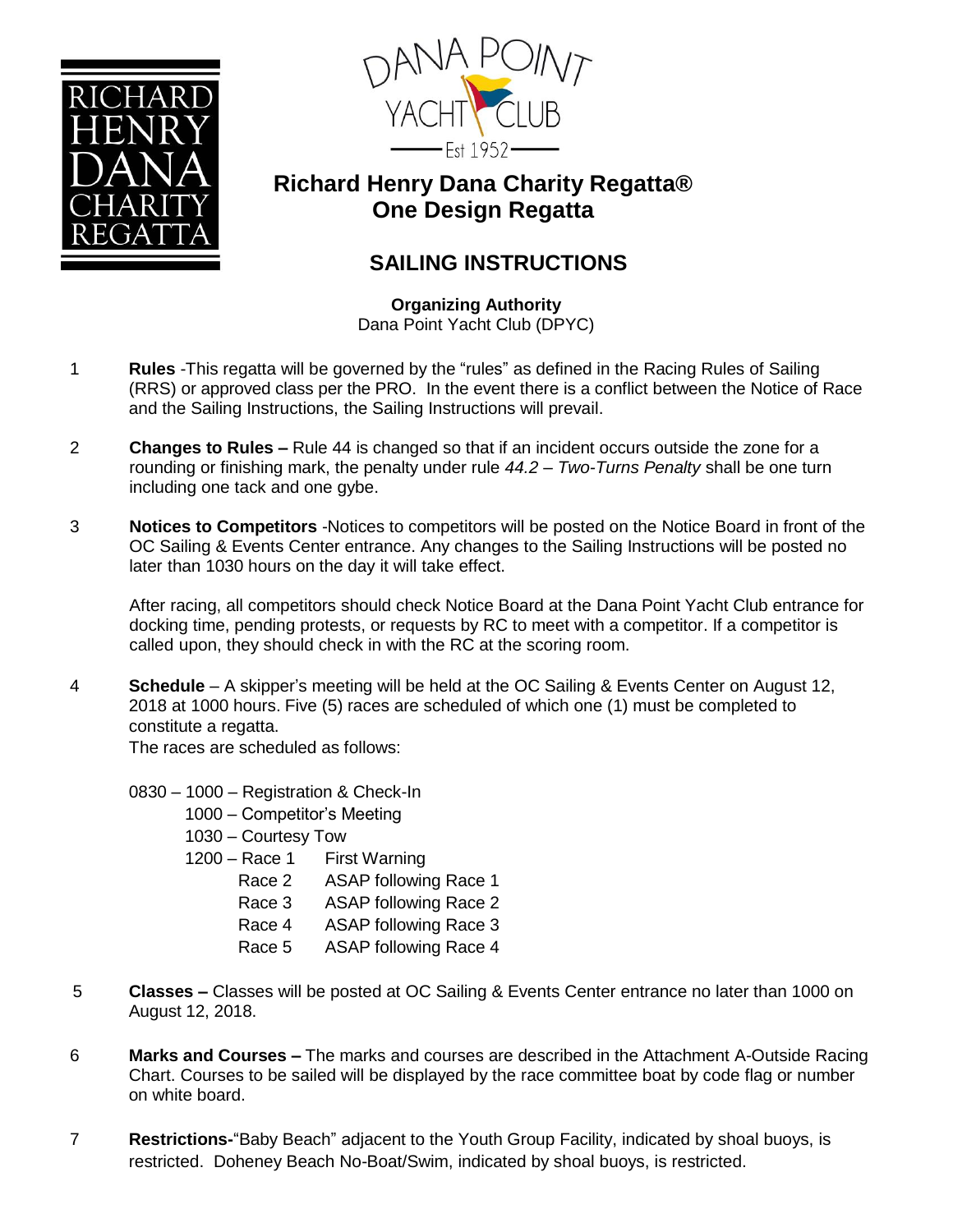- 8 **Starting Line –** The starting line will be between an orange flag on a buoy for the Port end and an orange flag on the Race Committee boat for the Starboard end.
- 9 **Finish Line –** The finish line will be between an orange flag on a buoy for the Starboard end and an orange flag on the Race Committee boat for the Port end.
- 10 **Checking In –** If the race committee flies the "Come within Hail" flag, check-in is required prior to the warning signal.
- 11 **Safety Regulations –** All participants shall be required to wear USCG approved lifejackets. All boats must comply with safety requirements of prescribed fleet at all times. A boat that retires from a race shall notify the race committee before leaving the race area or, when that is impossible, notify regatta personnel immediately upon arriving ashore.
- 12 **Starting Sequence –** Races will be started in accordance with Appendix S, a US Sailing Prescription:

## **Appendix S is as follows:**

| S <u>ignal</u> | Sound           | Time before start    |
|----------------|-----------------|----------------------|
| Warning        | 3 long          | 3 minutes            |
| Preparatory    | 2 long          | 2 minute             |
|                | 1 long, 3 short | 1 minute, 30 seconds |
|                | 1 long          | 1 minute             |
|                | 3 short         | 30 seconds           |
|                | 2 short         | 20 seconds           |
|                | 1 short         | 10 seconds           |
|                | 1 short         | 5 seconds            |
|                | 1 short         | 4 seconds            |
|                | 1 short         | 3 seconds            |
|                | 1 short         | 2 seconds            |
|                | 1 short         | 1 second             |
| Start          | 1 long          |                      |

- Flags -Flags may be used to signal postponement, abandonment or other signals prescribed in the RRS for starting a race.
- Recalls Sail numbers will be hailed by the race committee for boats over early. Failure to do so will not constitute grounds for redress. Boats over early that do not properly restart will be scored OCS for that race.

Individual Recall -1 blast and display the "X" flag General Recall -2 blasts and display the first substitute flag

- 13 **Protests –** Protests must be filed within 30 minutes after the Race Committee docks. Protests will be heard within one hour of filing. Protest forms are available at the OC Sailing & Events Center entrance. Please see Instruction 3 – Notice to Competitors regarding post-race notices.
- 14 **Scoring –** Five (5) races are scheduled of which one (1) must be completed to constitute a regatta. Competitors who fail to file an entry form as prescribed in the Notice of Race will not be scored. The Low Point scoring system will apply except RRS Appendix A, as modified herein. If three (3) or fewer races are completed, a boat's series score will be the total of her race scores. If at least four (4) races are completed, a boat's score shall be the total of all race scores, excluding the worst score (throw out).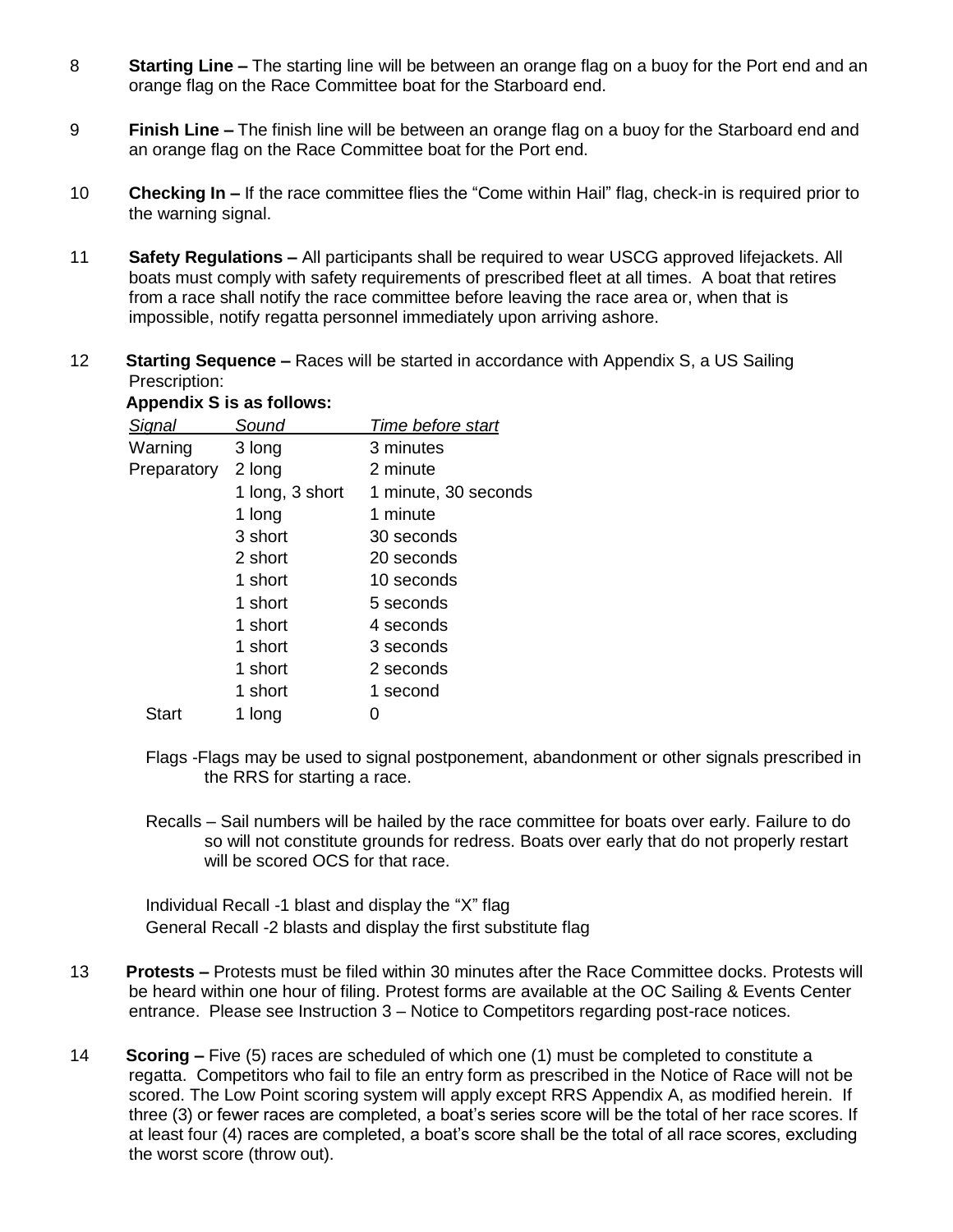- 15 **Trophies –** Awards presentation will be conducted during the Burger Bash Trophy Party at Dana Point Yacht Club following the last race on Sunday. Overall trophies will be awarded to 1<sup>st</sup> through 3<sup>rd</sup> place for all classes.
- 16 **Support Boats –** All coaches and support boats shall register at DPYC on August 12 and comply with local and event regulations. Support boats will launch at Embarcadero Marina, 34512 Embarcadero Marina, Dana Point, CA 92626. Boats cannot be stored at DPYC overnight unless prior arrangements have been made with the OA. Arrangements for overnight parking on trailers must be made directly with Embarcadero.

Coaches must attend the coach's briefing immediately following the competitor's briefing on August 4. Coaches are expected to adhere to acceptable standards of conduct at all times during the event. Coaches shall not give advice, instruction, or any type of assistance during racing, except to render assistance to a boat in distress.

Each support boat shall carry a VHF radio and should have the ability to monitor channels 16 and 69. Failure to comply with a Race Committee hail will be grounds for removal from the course.

The official event photographer may move between the starting line and course marks in order to photograph the event, this boat will display a distinguishing flag.

- 17 **Trash Disposal –** As sailors, we seek to protect and restore our oceans and coastal waters. Boats shall not intentionally put trash in the water. Trash may be placed aboard support and officials boats. The penalty for breaking RRS 55 is at the discretion of the Race Management Team and may be less than disqualification. Competitors are urged to bring refillable water bottles.
- 18 **Disclaimer of Liability–** Competitors participate in the regatta entirely at their own risk. See Rule 4, Decision to Race. The organizing authority will not accept any liability for material damage or personal injury or death sustained in conjunction with or prior to, during, or after the regatta.
- 19 **Right to use Name and Likeness–** By participating in the Richard Henry Dana Charity Regatta® all competitors (by parents or legal guardians of minors) acknowledge that they grant the Organizing Authority, its sponsors, and the National and International Class Associations the unconditional right and authority, in perpetuity, to publish and broadcast anywhere in the world, for any purpose and in any media, the names, images, and biographical information relating to the competitors and photographs, video footage, and audio recordings taken of the boat and skipper prior to, during, and after the races without compensation.